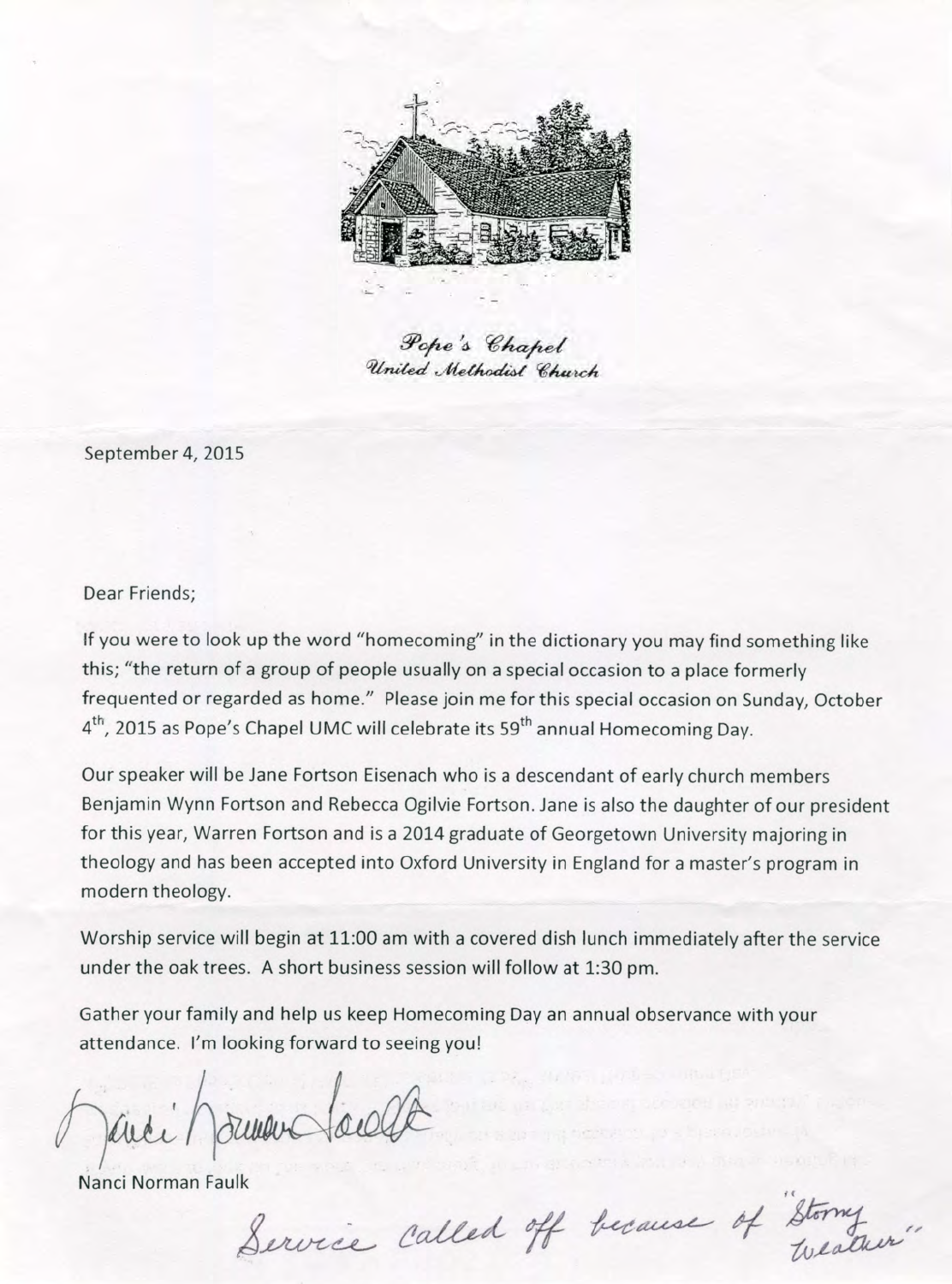## **Broad** *School*

## BROAD SCHOOL

**Educational Survey of Wilkes County 1922**

Teacher: Miss Mary Carmichael, Principal; Miss Ella Ree **01/02/2013** 12:57